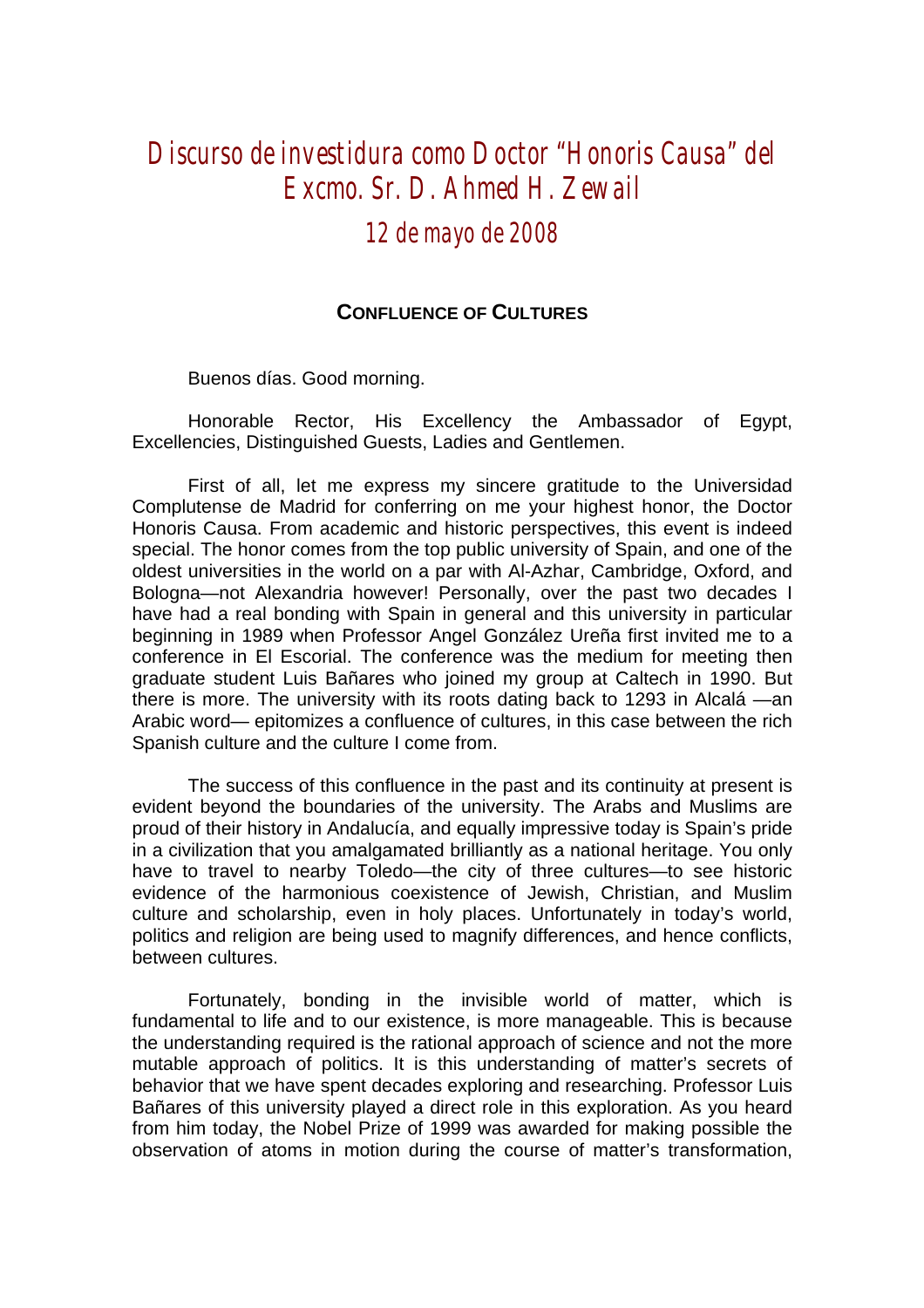opening up new fields of femtoscience. The time scale is perhaps unimaginable as one second has in it a million, billion femtoseconds!

In the years following the Nobel honor, we at Caltech have developed an entirely new field for visualization, exploring new frontiers especially at the interface of physics and biology which is termed Physical Biology. The ability to visualize materials and biological complexity in the four dimensions (4D) of space and time provides a microscopic view of natural phenomena as they occur (function) and promises a myriad of applications in physical and life sciences. Already the development of 4D microscopy and imaging have been reported, including applications in the studies of phase transitions, chemical reactions, and biological assemblies. But there are other dimensions in my own life.

As you heard from Professor Bañares, I have genuine interest in helping the developing world and the countries I belong to. I strongly believe in the fundamental role of education and liberty in world peace. Spain should be proud of the recent progress in education and innovation, and achievements in liberty and democracy. His Majesty King Juan Carlos I made possible a historic and successful transition from (Francisco Franco's) dictatorship to parliamentary democracy in less than two years after his coronation in November of 1975. One would have hoped that the authoritarian leaders of our world would have learned from his sage decision, but regrettably only a few followed the course.

In 1997, I had the honor of meeting His Majesty and share in an Honorary Degree event at Leuven University which recognized his achievement in democratic governance and mine in science. It was at this occasion that I also met Javier Solana, another notable graduate of this university.

His Majesty showed that It Is Possible! It is possible to transform society and enter with confidence the gates of the 21st century. The vision of It Is Possible to achieve as a nation resonates well with my own belief that it is possible to achieve as an individual. When I first arrived in the United States of America, seeking advanced education in the land of opportunity, I encountered real challenges. But I believed then, and still believe today, that armed with good education, dedication to work, and valued optimism it is possible to achieve, and to do so with pride in one's heritage and confidence in one's own ability.

As you just heard from our orator, in 1969 I left Egypt after graduating from the University of Alexandria. For centuries, beginning in 300 BC, Alexandria was a center of civilization. It had the world's most distinguished library and university. What I experienced in my childhood, however, was modern Egypt, a developing nation with people believing in the messages of faith and reason, in revealed and acquired knowledge.

At the university I had enlightened teachers and I experienced a peaceful family home. Muslims and Christian Copts were nationally bonded as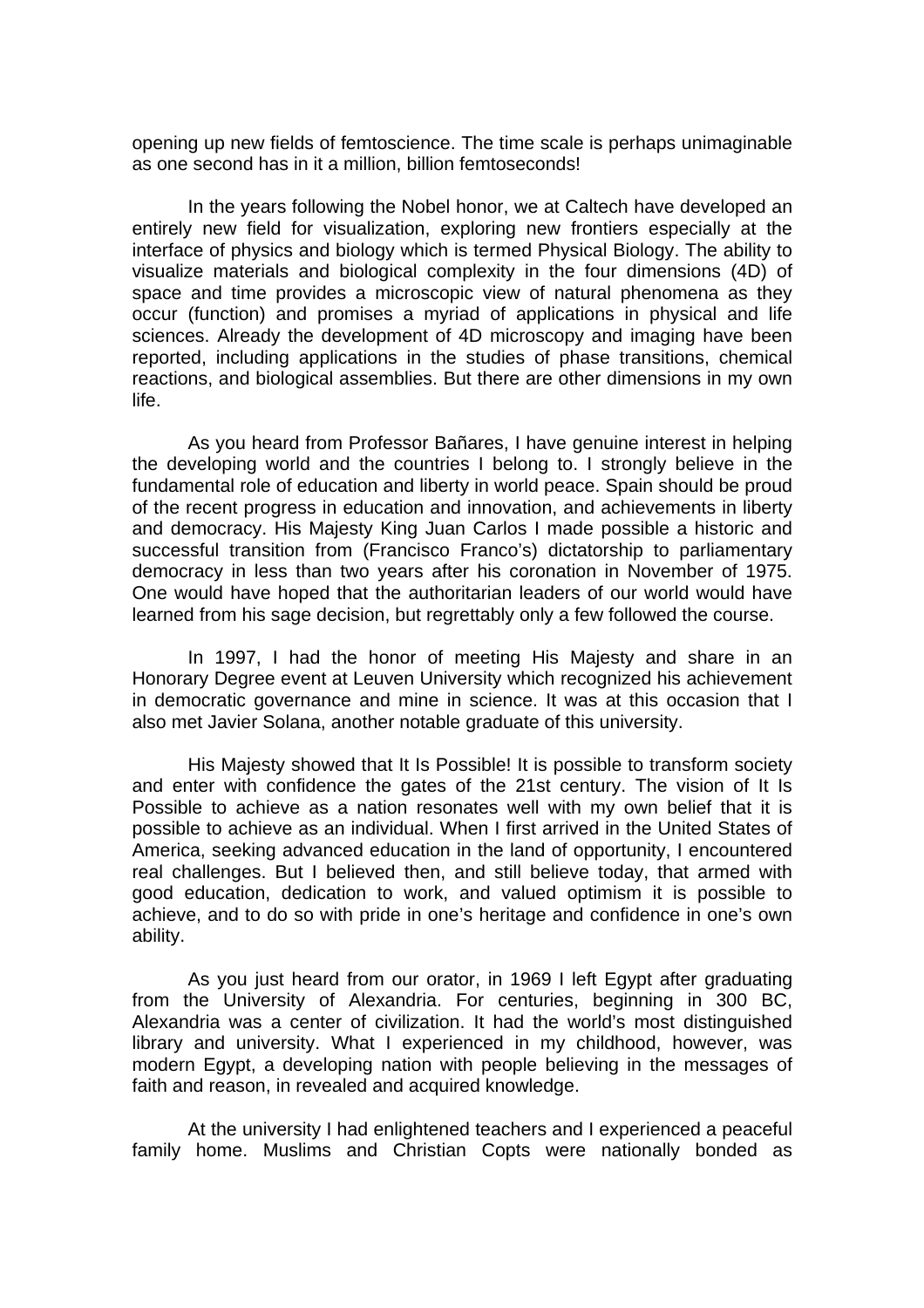Egyptians' tolerance was a basic feature of the society. These were the pillars upon which I built my own foundation and that aided me when I crossed the ocean and the chasm of political, scientific, and cultural barriers.

Politically, the climate was gloomy. It was right after the 1967 war when I began living in the United States, and Egypt was defeated as were other Arab countries. The image of an Arab in the United States was not at all favorable. Although disturbed by such an image, I decided to be forward-looking in order to achieve my goals and learn as much as I could in the country which led the world in science and technology. I also was intrigued by the American value system and wanted to learn about the rich and new (to me) culture.

Scientifically, I needed a new orientation. Egypt provided me with a very good basic education and with family values which are necessary for living in a complex world, but I did not have access to the advanced science and technology of the West. I had never seen a laser or studied quantum mechanics, and I certainly did not aspire to or think of the Nobel Prize! We did not know of the Nobel Prizes and their significance as, at the time, no Arab had ever won one.

Culturally, the East meeting the West was a new experience, even socially. I will give you an example. In Egypt when we joke with a really good friend we often say, "I'll kill you!" And so one day, to one of my good American friends to whom I felt close, I said, "I'll kill you!" He looked at me with fear perhaps thinking that this fellow who came from the Middle East might just do it! So I stopped saying, "I'll kill you!" from then on.

With these obstacles and challenges, I had to make a choice either to feel disenfranchised and to think the world was against me, spending my time developing the reasons and theorizing about the conspiracies behind them, or to be forward-looking. In so doing I could appreciate what the new culture had to offer and do my best to achieve, hopefully at the highest level possible. I chose the latter. But, I maintained the bond to my original culture without being fearful of a clash or being insecure of my origins.

Sam Huntington of Harvard has claimed that conflict of civilizations between the West and East, in particular with the Muslim world, is inevitable. I do not see its basis even in my own case as my identity has been shaped by different cultures and ethnic and religious values. Should I experience conflicts of civilizations within myself? What about the melting pot of America? The real issues are economic, political, and educational in nature. It is not having and not knowing that are the two bases for clashes and wars. Barriers and chasms are crossed when people have the liberty to improve their economic situations and become educated about other cultures. When people of the globe, especially the 80% of the developing world, can live with dignity and be treated fairly, mutual benefits will bring them together without conflict of civilizations.